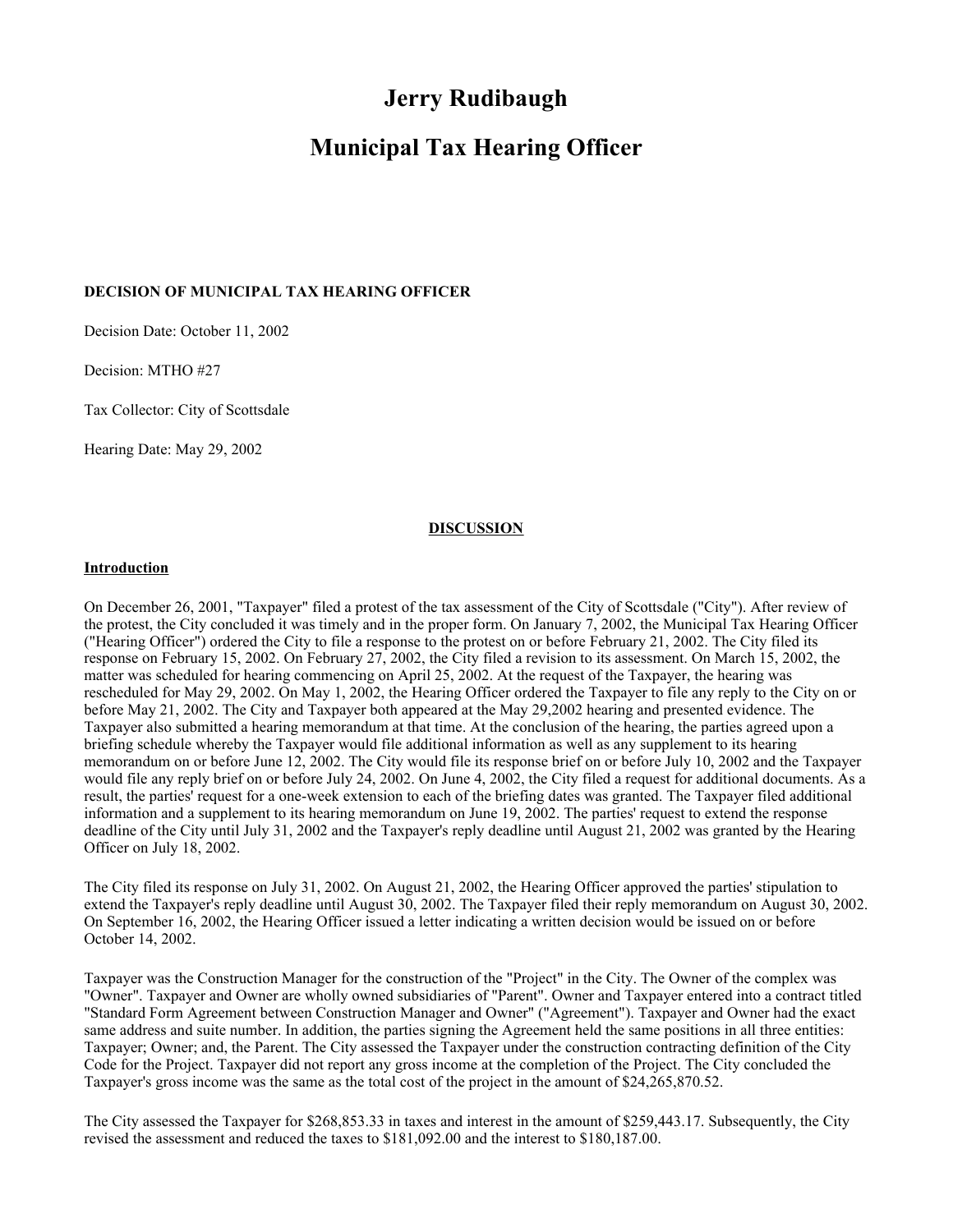# **City Position**

The City asserted that a tax is assessed on the gross income of every construction contractor engaging in **construction contracting** within the City. Further, the City Code defines a **construction contractor** as "a person who undertakes to or offers to undertake to, or purports to have the capacity to undertake to, or submits a bid to, or does himself or by or through others, construct a...project, development or improvement to real property or to do any part thereof. Construction contractor includes subcontractors, specialty contractors, prime contractors, and any person receiving **consideration for the general supervision and/or coordination of such a construction project...."**

According to the City, the Taxpayer obtained a City business license and tax number in February 1995 and pulled several construction permits to begin the construction of the Project. The City argued that it is undisputed that the Taxpayer worked as a construction contractor and received consideration for the services performed for Owner as set forth in the Agreement. The Agreement provided that Owner would pay Taxpayer a two percent fee for the construction manager services during both the design phase and the construction phase.

The City argued that pursuant to the Agreement, Owner was to pay the Taxpayer for the cost of the work as defined in Article 8 of the Agreement. The City further argued that the Taxpayer independently contracted with and agreed to pay the subcontractors. As a result, the City concluded that the Taxpayer received gross income in the amount of total construction costs of \$24,265,870.52 plus the two percent construction management fee.

The City asserts that the City Code does not exempt companies working for related companies from tax liability. Section 100 of the Code provides a definition of person that indicates "A subsidiary corporation shall be considered a separate person from its parent corporation for purposes of taxation of transactions with its parent corporation." For that reason, the City concluded the Taxpayer was a construction contractor for Owner even though they were subsidiaries of the Parent. Further the City asserts that pursuant to Section 210 of the City Code, when the gross income from the transaction is not indicative of the market value, the City shall determine the market value upon which the tax shall be levied. While the Taxpayer wants to explain what was the real agreement, the City argued the Agreement is the best evidence regarding the agreement in place and cannot be ignored. The City argued that the Agreement clarifies this by providing as follows:

#### **"This Agreement represents the entire agreement between the Owner and Construction Manager and supercedes all prior negotiations, representations or agreements."**

The City asserts that the Taxpayer was legally and contractually liable to pay the subcontractors and any-payments made to the subcontractors by affiliated companies were made on behalf of the Taxpayer. The City argued that any payments or forgiveness of the Taxpayer's debt is part of its gross income pursuant to Section 200 (a)(3) of the City Code.

While the Taxpayer has argued that it was the agent of Owner, the City argued that the Taxpayer has failed to meet its burden of proving it. The City asserted that the Taxpayer's testimony regarding its intent to create an agency relationship is not credible. The City argued that the Agreement could have easily stated it was an agreement between principal and agent if it was really meant to be an agency agreement. Even if the Taxpayer intended to form an agency relationship, the City argued that it is still necessary to scrutinize the "totality of facts and circumstances of each case" in order to determine if an actual agency relationship exists. Based on the various contracts, the Taxpayer maintained control over the construction site and bore the risk that the cost of the project would exceed the guaranteed maximum price. According to the City, the Taxpayer had a wide range of responsibility under the Agreement including the responsibility to "pay the contractors for work performed or direct the Owner to pay the contractors for work performed."

In order to form an agency relationship, the City argued that the Taxpayer must also prove that it held itself out as an agent to third parties. The City argued that neither the Agreement nor the contracts between the Taxpayer and subcontractors disclose the Taxpayer's intent to work as the agent of the Owner. The City acknowledged that there is some contractual language which states that subcontracts will be awarded by the Taxpayer as the agent of the owner. However, the City noted that the same contracts also had language that stated that the subcontracts would be awarded by the Taxpayer on its own behalf. The City argued that, at best, the contracts were ambiguous and contradictory. The City concluded that an ambiguous contract does not meet the Taxpayer's burden of proving that it held itself out as an agent of the Owner.

The City Code provides that a trade contractor is a taxable construction contractor and liable for payment of the tax on the project unless the trade contractor has been provided with a "written declaration from the [construction contractor] that the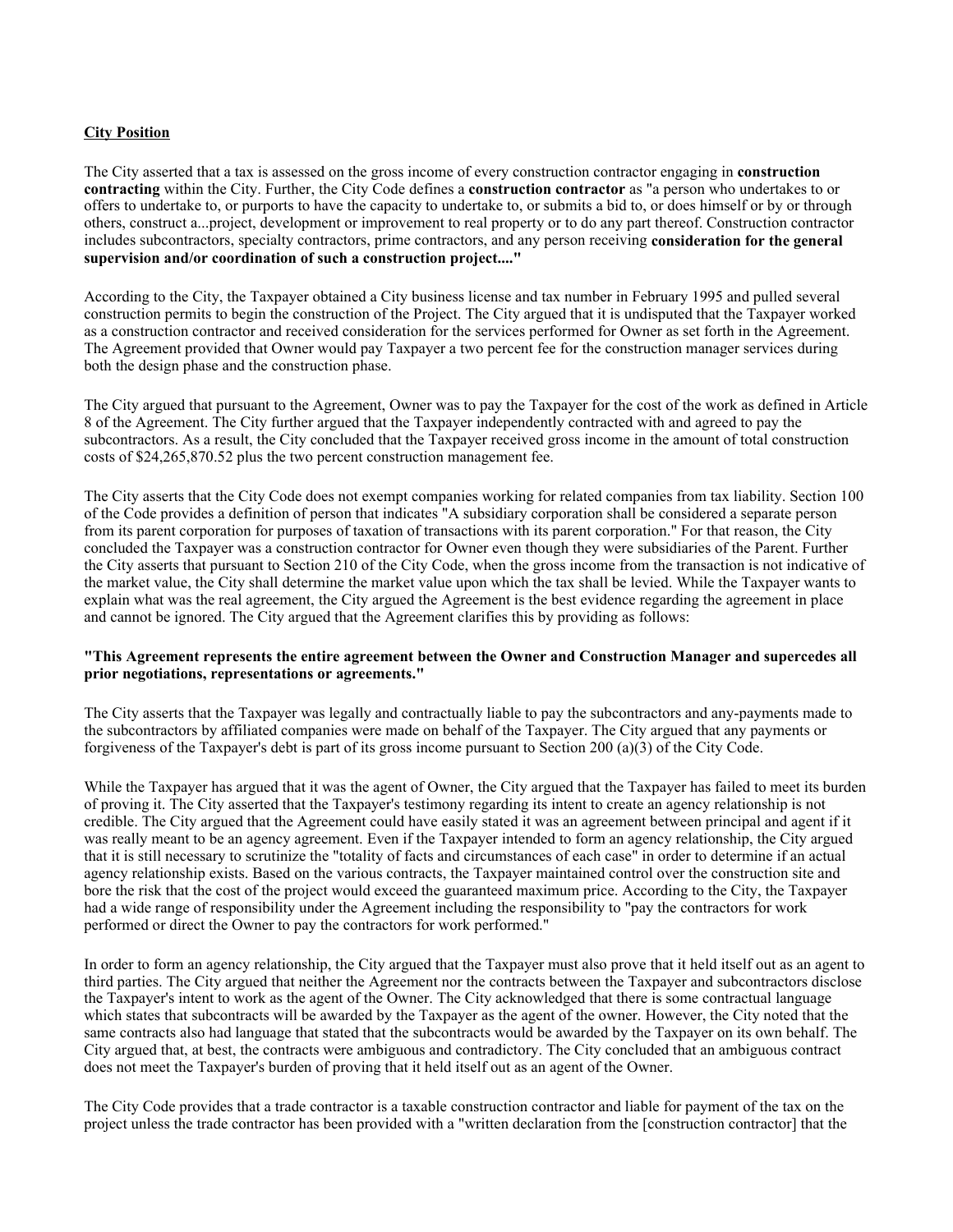[construction contractor] is liable for the tax and has provided the [trade contractor] his City Privilege License number." According to the City, Taxpayer did not give any written declarations for the Project. In response to the Taxpayer's argument that the subcontractors were the proper taxable entity, the City asserts that the Taxpayer cannot bind the City to its agreements with the subcontractors. 'While it is clear the Taxpayer intended the subcontractors to pay the tax on the construction activity, the City asserts it is still the Taxpayer who had the responsibility to insure the taxes were paid. The City indicated that the City cannot enforce the agreements since it was not a party to them. Further, the City asserted that most of the subcontractors could not be audited for the Project because only one out of a random sampling of ten had a City license.

# **Taxpayer Position**

According to the Taxpayer, the City Code holds that a subcontractor is "a construction contractor performing work for ... a contractor who has provided the subcontractor with a written declaration that he is liable for the tax for the project and has provided the subcontractor his City Privilege License number." The Taxpayer argued that unless the trade contractor satisfies this exception, the trade contractor is a taxable construction contractor on the portion of the work that it undertook. The Taxpayer asserts that it did not provide either a written declaration to any of the trade contractors that it was liable for the tax on the project, nor a City Privilege License number. As a result, the Taxpayer argued that the trade contractors are taxable construction contractors. Further, the Taxpayer indicated that the trade contractors agreed to pay all sales taxes in connection with its work on the projects and the trade contractors invoiced sales tax during the project. As a result, the Taxpayer requested the City be ordered to collect the tax from the trade contractors as the proper taxable entities.

According to the Taxpayer, they entered into a principal-agent relationship with Owner and as a result the Taxpayer entered into trade contracts on behalf of the owner (Owner). The Taxpayer asserted the Agreement expressly stated that Taxpayer would enter into the "trade contracts ... acting in its capacity as the agent for the Owner." The Taxpayer relied on several decisions by the Arizona Board of Tax Appeals ("Tax Appeals Board") that held that a person acting as the "agent" of the owner in supervising and coordinating construction work is not a taxable contractor. According to the Taxpayer, the Agreement between the Taxpayer and Owner was incorporated into all subcontracts. The Taxpayer argued that it was contracting with a third party for a known principal and under the law the Taxpayer did not become a party to the contract. Thus, the Taxpayer concluded that as the agent of Owner, the exempt owner, Taxpayer is not taxable.

According to the Taxpayer, Section 415 of the City Code taxes the gross income from the business of construction contracting and the Taxpayer's income, at most must be limited to the amount transferred to it from Owner as an overhead cost transfer. The transfer account was two percent of the project cost. The Taxpayer asserted that all payments to trade contractors or vendors were made directly from Owner or the Parent. Based on all the above, the Taxpayer requested the Hearing Officer find that:

1) Taxpayer acted as the agent of the owner and is therefore not taxable; 2) that the trade contractors are taxable construction contractors under the City Code; and 3) At most, Taxpayer's taxable "gross receipts" are limited to the two percent overhead cost transfers.

# **ANALYSIS**

Pursuant to Section 100, the Taxpayer was a person receiving consideration for the general supervision and/or coordination of a construction project. While the Taxpayer argued that it was acting as the agent for the Owner of the project, the Hearing Officer agrees with the City that the burden of proof is on the Taxpayer. To meet that burden, the Taxpayer must demonstrate an actual agency relationship exists and that the Taxpayer held itself out as an agent to third parties. Based on the overall evidence, the Hearing Officer concludes the Taxpayer has failed to demonstrate an agency relationship existed or that it held itself out as an agent to third parties. The strongest points for the Taxpayer regarding the agency issue were: 1) Article 4.1 of the Agreement which provided as follows: "Trade contracts shall be awarded by the Construction Manager acting in its capacity as the agent for the Owner." and 2) The fact that all the checks to the subcontractors were issued by the Owner. The strongest points against the Taxpayer were: 1) The broad responsibilities and authority granted to the Taxpayer under the Agreement; 2) The lack of any clear disclosure to the subcontractors that the Taxpayer was acting as an agent of the Owner, and 3) Article 3.8 of the contract between the Taxpayer and subcontractors which provided as follows: "Subcontractor agrees to accept the risk of nonpayment if Construction Manager is not paid progress payments or the final payment from Owner for any reason..."

Based on the overall evidence, it appears that the Taxpayer may have wanted a principal agent relationship with the Owner. However, we must conclude the Taxpayer has failed to meet its burden of proof primarily because of the overall control and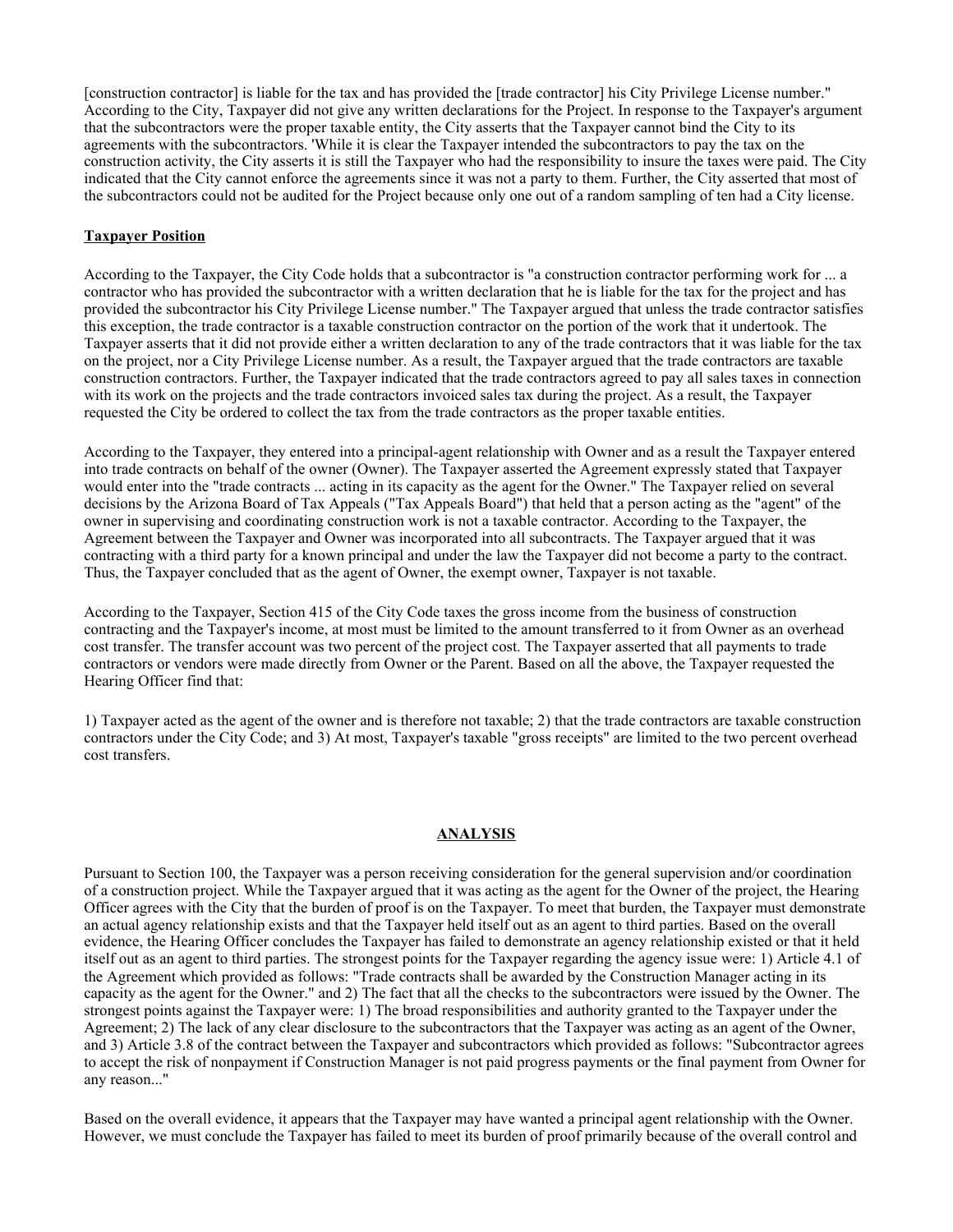authority granted the Taxpayer and the lack of any clear disclosure to third parties.

While the Taxpayer never received any payments from the Owner, there was a two percent cost transfer on the books to the Taxpayer. As a result, the Hearing Officer concludes the two percent cost transfer was gross income to the Taxpayer. As to the total construction costs, it is clear that those monies were not paid directly to the Taxpayer. However, we agree with the City that Section 210 authorizes the City to determine the market value upon which to assess taxes when the transaction between affiliated companies is not indicative of the market value. We also agree with the City that pursuant to Section 210, gross income includes the reduction of or forgiveness of indebtedness. While the Owner directly paid the subcontractors, we find this to be consistent with Section 8.1 of the Agreement, which provides the Owner, can directly pay the subcontractors upon the Construction Manager's approval and directions. It is also clear from Section 3.8 of the contract between the Taxpayer and the subcontractors that the subcontractors were informed they would not be paid if and until the Owner paid the Taxpayer. Further, it was the obligation of the Taxpayer to pay the subcontractors. In order to meet that obligation, the Owner directly paid the subcontractors and thus eliminated the indebtedness of the Taxpayer to the subcontractors. Based on the above, the Hearing Officer concludes the total costs of construction were taxable gross income to the Taxpayer pursuant to the City Code.

Lastly, the Taxpayer intended for the subcontractors to be liable for payment of the tax on the Project. That intent is clearly set forth in Section 5.3 of the contract between the Taxpayer and the subcontractors. Section 5.3 provides that the subcontractors shall pay all sales or use taxes. The primary issue is whether such language is sufficient to transfer the tax liability from the Taxpayer to the subcontractors and thus force the City to audit the various subcontractors in order to determine if sales and use taxes were actually paid to the City for the Project. We think not. The Taxpayer is still the responsible entity for ensuring the appropriate taxes were paid to the City. With that said, we want to make it clear that the City can only collect the sales tax once and the City must give the Taxpayer credit for taxes on the Project which the Taxpayer can demonstrate were paid to the City by other subcontractors. While it is clear that the Taxpayer did pay some taxes to the subcontractors, it is not clear that those taxes were then paid to the City. We will leave it up to the parties to agree upon a reasonable approach for the Taxpayer to demonstrate to the City that other entities paid the taxes to the City. The Hearing Officer would suggest a reasonable approach would be for the Taxpayer to provide an affidavit from the various subcontractors attesting what amount of taxes were paid to the City for the Project and under what account number the taxes were paid.

#### **FINDINGS OF FACT**

1. On December 26, 2001 the Taxpayer filed a protest of the tax assessment of the City.

2. After review of the protest, the City concluded the protest was timely and in the proper form.

3. On January 7, 2002, the Hearing Officer ordered the City to file a response to the protest on or before February 21, 2002.

4. The City filed its response on February 15, 2002.

5. On February 27, 2002, the City filed a revision to its assessment.

6. On March 15, 2002, the matter was scheduled for hearing commencing on April 25, 2002.

7. At the request of the Taxpayer, the hearing was rescheduled for May 29, 2002.

8. On May 1, 2002, the Hearing Officer ordered the Taxpayer to file any reply on or before May 21, 2002.

9. The City and Taxpayer both appeared at the May 29, 2002 hearing and presented evidence.

10. The Taxpayer submitted a hearing memorandum at the May 29, 2002.

11. At the conclusion of the hearing, the parties reached agreement whereby the Taxpayer would file additional information as well as any supplement to its hearing memorandum on or before June 12, 2002.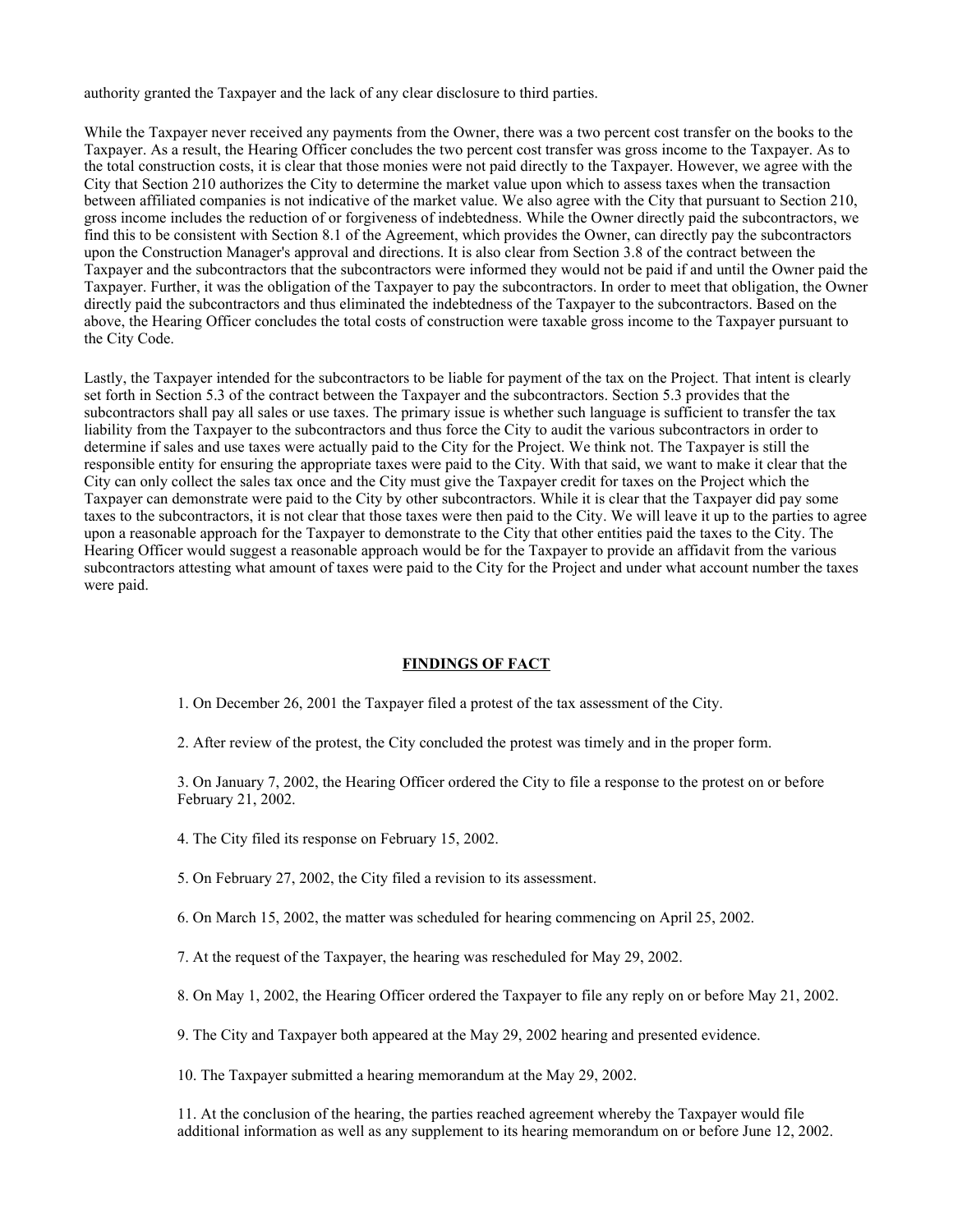12. The City would file any response on or before July 10, 2002 and the Taxpayer would file any reply on or before July 24, 2002.

13. On June 4, 2002, the City filed a request for additional documents.

14. The parties' request for a one-week extension to each of the briefing dates was granted.

15. The Taxpayer filed additional information and a supplement to its hearing memorandum on June 19, 2002.

16. The parties' request to extend the response deadline of the City until July 31, 2002 and the Taxpayer's reply deadline until August 21, 2002 was granted by the Hearing Officer.

17. The City filed its response on July 31, 2002.

18. On August 21, 2002, the Hearing Officer approved the parties' stipulation to extend the Taxpayer's reply deadline until August 30, 2002.

19. The Taxpayer filed their reply memorandum on August 30, 2002.

20. On September 16, 2002, the Hearing Officer issued a letter indicating a written decision would be issued on or before October 14, 2002.

21. The Taxpayer was the Construction Manager for the construction of the Project in the City.

22. The Owner of the Project was Owner.

23. Owner and the Taxpayer entered into an Agreement.

24. The parties signing the Agreement held the same position in Owner, Taxpayer, and the Parent.

25. The City assessed the Taxpayer under the construction contracting definition of the City Code for the Project.

26. The City concluded the Taxpayer's gross income was the same as the total cost of the Project in the amount of \$24,265,870.52.

27. The Taxpayer did not report any gross income at the completion of the Project.

28. The City assessed the Taxpayer for \$268,853.33 in taxes and interest in the amount of \$259,443.17.

29. Subsequently, the City revised the assessment and reduced the taxes to \$181,092.00 and the interest to \$180,187.00.

30. The Taxpayer obtained a City business license and tax number in February 1995 and pulled several construction permits to begin construction of the Project.

31. The Agreement provided that Owner would pay the Taxpayer a two percent fee for the construction manager services during both the design phase and the construction phase.

32. Pursuant to t he Agreement, Owner was to pay the Taxpayer for the cost of the work as defined in Article 8.

33. Based on the various contracts, the Taxpayer maintained control over the construction site and bore the risk that the cost of the project would exceed the guaranteed maximum price.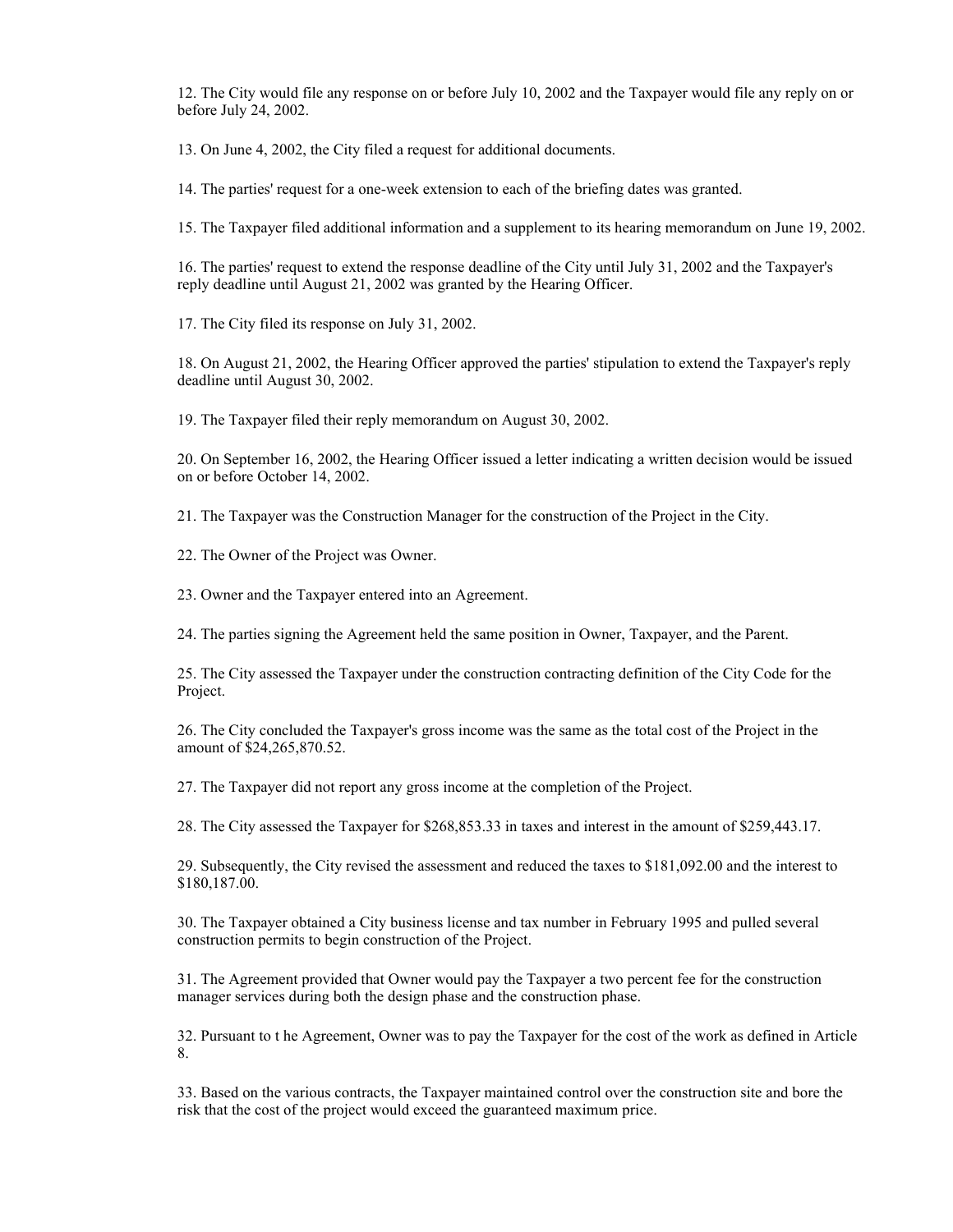34. The Taxpayer intended for the subcontractors to pay the tax on the construction activity.

35. Pursuant to Section 8.1 of the Agreement, the Owner could directly pay the subcontractors upon the approval of the Taxpayer.

36. Pursuant to Section 3.8 of the contract between the Taxpayer and the subcontractors, the subcontractors were informed they would not be paid if and until the Owner paid the Taxpayer.

37. The Owner directly paid the subcontractors on behalf of the Taxpayer.

## **CONCLUSIONS OF LAW**

1. Pursuant to ARS Section 42-6056, the Municipal Tax Hearing Officer is to hear all reviews of petitions for hearing or redetermination under the Model City Tax Code.

2. A tax is assessed on the gross income of every construction contractor engaged in construction contracting within the City.

3. Pursuant to Section 100 of the City Code, Owner and the Taxpayer were separate entities for taxation purposes.

4. Pursuant to the Agreement and the City Code, the Taxpayer was a construction contractor for Owner.

5. Pursuant to the Agreement, the Taxpayer was legally and contractually liable to pay the subcontractors and any payments made to the subcontractors by affiliated companies were made on behalf of the Taxpayer.

6. Pursuant to Section 210 of the City Code, when the gross income from a transaction between related entities is not indicative of the market value, the City shall determine the market value upon which the tax shall be levied.

7. Pursuant to Section 200 of the City Code, any payments or forgiveness of the Taxpayer's debt is part of the gross income.

8. The Taxpayer had the burden of proof to show an agency relationship existed.

9. The Taxpayer had the responsibility to insure the taxes were paid on the Project.

10. It is the duty of the agent to disclose to all third parties that they are working as an agent on behalf of their principal.

11. The Taxpayer failed to properly disclose to third parties that the Taxpayer was working as an agent on behalf of the Owner.

12. The Taxpayer is entitled to credit for those taxes paid to the subcontractors for the Project if the Taxpayer can provide evidence that those taxes were subsequently paid to the City.

13. Consistent with the discussion contained herein, the protest of the Taxpayer should be denied.

### **ORDER**

It is therefore ordered that consistent with the discussion contained herein, the December 26, 2001 protest of Camden